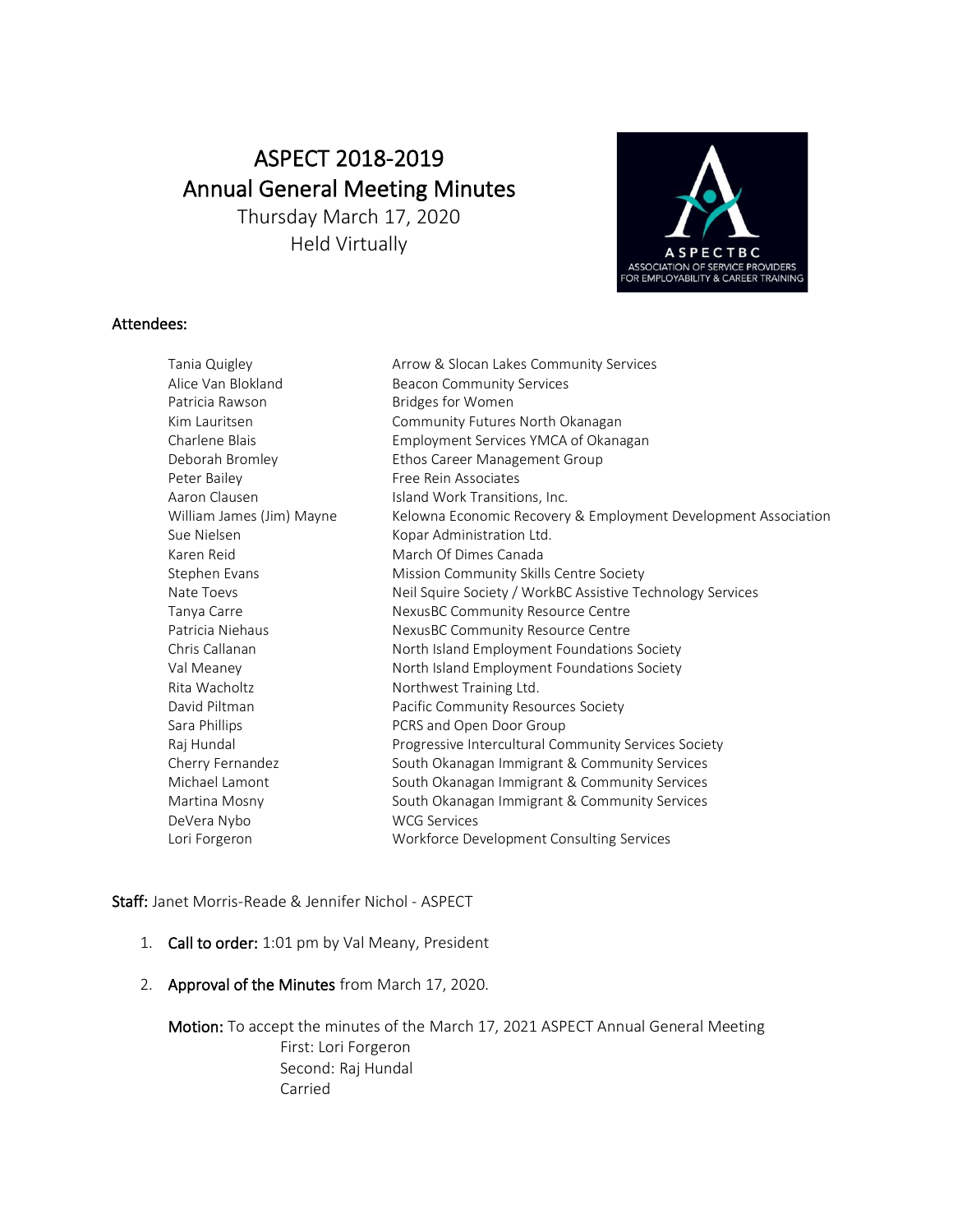

## 3. President's Report (Val Meaney)

It's been a year! And what a year it's been! Who would have imagined at this point last year that *we would still be talking about Covid-19 let alone still living with it. Yet here we are.* 

*The past year has seen our entire sector pivot to an entirely different way of doing business. What might have been virtual service delivery as needed became virtual service delivery for everyone. For some organizations this has been seamless and for some it has been a bit of a bumpy transition. This transition has shown the continued resiliency of our sector which mirrors the resiliency of our clients. As we have adapted, so have they and the work we do is more needed than ever as we get ready for a return to normal that looks to be months and not years way.* 

*This past year has been a year of connecting with each other as members of ASPECT. When the Pandemic started and we looked at how we could support our membership through this unique and challenging time, it seemed only natural that we would provide an ongoing place for conversation, best practices, sharing resources and more than the occasional giggle.* 

*Our first ever virtual Conference was a huge success and has laid the groundwork for another amazing conference this Fall. While we had all hoped that we would be able to share a meal and maybe even a handshake or a hug, we will be virtual again this year as it is impossible to predict what Fall might bring.* 

*ASPECT would not be able to accomplish its work without the dedication of our tireless CEO, Janet Morris-Reade. Janet has enabled us to pivot and support our membership through our weekly Zoom meetings, webinars and workshops. Janet never hesitates to step up to support our members and advocate on their behalf.* 

*The support and work of the ASPECT Board has continued in exemplary fashion this year. Despite everyone working within the challenging situations their own organizations were navigating through, every Board member gave generously of their time, energy and ideas. Without hesitation. And without any thought for the many demands on their time.* 

*What lies ahead for the next year? Great question. I think the only thing we know for certain is that ASPECT will continue to deliver excellent services to our members and to represent our members' issues and advocate on their behalf.*

*Thank you to everyone for all that you continue to do in making a difference for individuals and communities. Your work this year has been more critical than ever and will be key to our ongoing recovery as a Province. Let's try to remember that every day.*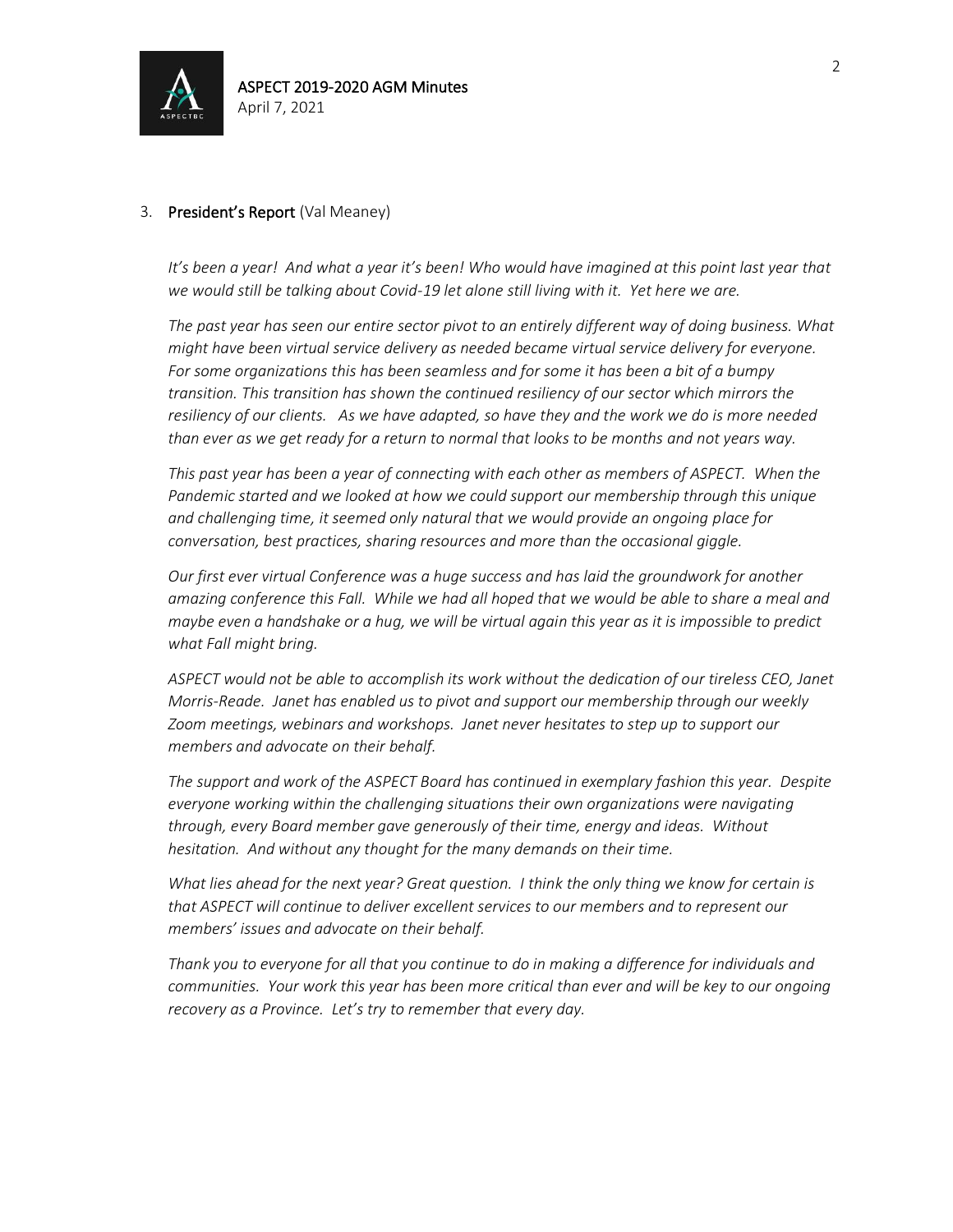

# 4. Treasurer's Report (Tricia Gueulette)

*This year has been a difficult year for our members as well as ASPECT itself due to the COVID-19 pandemic. The pandemic affected ASPECT in a number of ways financially:*

- *Events revenues were down \$47,202 due to not holding the ASPECT Summit this year and we did not reach our revenue targets from the Conference which had to be held virtually*
- *Workshops and Webinars have not performed as expected because of the pandemic. ASPECT sustained expenses for the Values Based Leadership course conversion to online plus webinars expenses. We saw a net loss of \$925 for the year but since Values Based Leadership only had 2 of the 13 courses offered this fiscal year, we expect to see significant revenues with limited expenses next fiscal year. Our strategy this year was to support our members through the pandemic with free and almost free webinars instead.*
- *ASPECT was able to tap into the Canada Emergency Wage Subsidy program this year with a total of \$19,941 income.*
- *ASPECT was able to obtain a Canada Emergency Business Loan for \$40,000 to help with cash flows in the spring. Up to \$10,000 of this money will not need to be repaid. The entire loan wits as a liability on our year-end financial statements. None of the loan monies were spent.*
- *Operating expenses were kept to a minimum to compensate for lower revenues due to the pandemic such as advocacy and PR expenses being 29% lower than budgeted and board expenses being 70% lower than budgeted.*

*ASPECT completed a financial review through the firm Sterling Stanford. This document is available upon request. They found that the financial statement fairly represents the organization's financial position.* 

#### *BALANCE SHEET*

*APSPECT currently has assets of \$577,355 primarily in cash (\$230,116) and term deposits (\$311,500). The organization has liabilities of \$93,745 which includes the Canadian Emergency Business loan of which some will be forgiven, leaving \$483,610 in net assets – a very healthy balance sheet.*

#### *DEFICIT REVIEW*

*In the 2019-2020 fiscal year ASPECT ran an operating deficit of \$70,710. The plan had been to run a deficit during the year; however, this was higher than anticipated given the challenges faced by the pandemic.*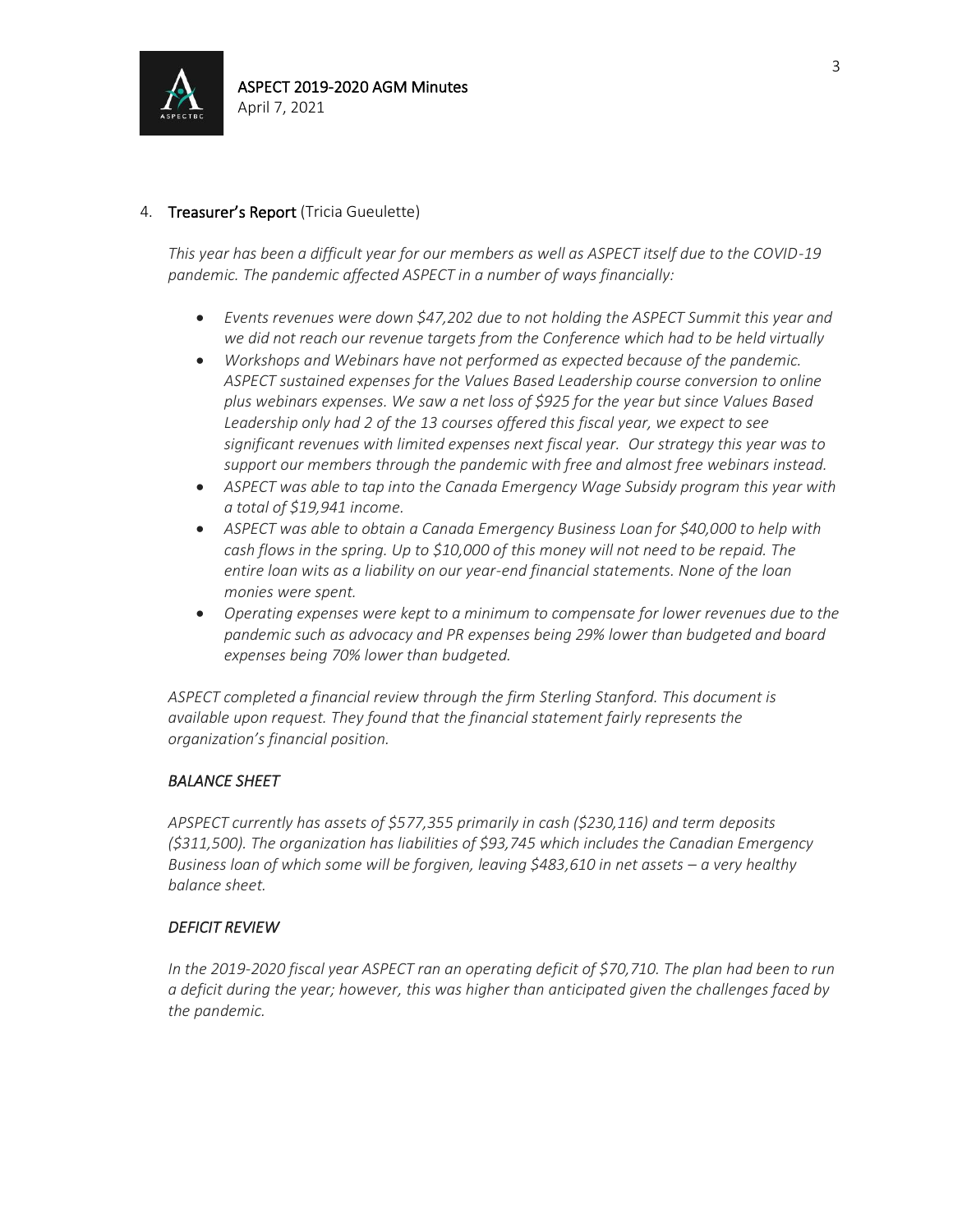

Motion: To approve Non-consolidated Financial Statements (Unaudited) as of September 30, 2020.

> First: Tricia Gueulette Second: Kim Lauritsen Carried

### 5. Appointment of the Auditors (Tricia Gueulette)

Motion: To appoint Sterling Stanford as auditors for fiscal 2020-2021 First: Tricia Gueulette Second: Peter Bailey Carried

#### 6. Board Member Elections (Val Meaney)

Val Meaney, President, introduced the nominees and returning board members: Lori Forgeron, Kim Lauritsen, Valerie Meaney, Peter Bailey, Deborah Bromley, Raj Hundal, Tricia Gueulette.

Motion: To accept the slate of nominees to stand as directors to the Association of Service Providers for Employability and Career Training.

> First: Nate Toevs Second: Stephen Evans Carried

#### 7. CEO's Report (Janet Morris-Reade)

*The 2019-2020 fiscal year has been an exciting ride for ASPECT. The pandemic has certainly challenged our organization, but it has also provided some unexpected opportunities support our members.*

*It accelerated our online community-building and virtual webinars plans.* 

*We've partnered with Ethos Career Management Group, CERIC, Creating Intentional Change Inc., Life Strategies Ltd., BCCALM, and the Centre for Collaboration, Motivation, and to deliver 14 free or almost free webinars in 2019-2020 and 20 webinars this fiscal.*

*We have just received a direct award by the Ministry of Advanced Education and Skills Training to offer a series of 10 procurement training sessions in May and June with Liz Busch of Busch Procurement Advisory Service. It is a virtual version of our popular RFP workshops. The sessions will be free of charge and those attending today will have the first chance to register. Go to our website and look for "Procurement-Workshops."* 

*The pandemic has also given ASPECT the opportunity to get to know our members' needs better and respond more quickly to issues arising throughout the year. To date, we have hosted 56*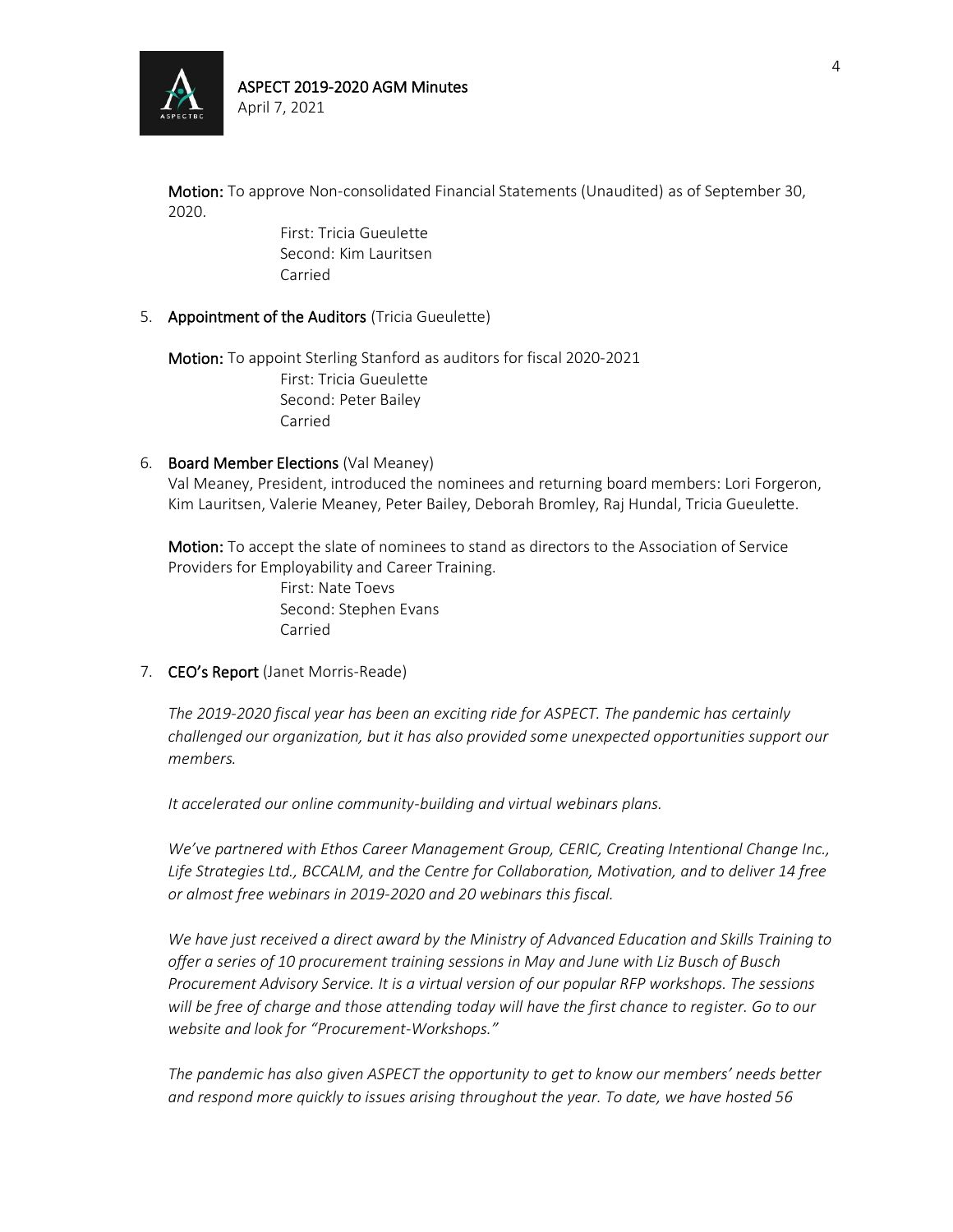

*member meetings where we have discussed operational challenges, funding and procurement, mental health supports, and a host of other topics. Our community of service providers shows up each week and supports their colleagues by sharing ideas and best practices. Through these discussions, we were able to see the cracks in the social care system, the limitations of internet connectivity, and the stresses that members face as they try to meet the needs of their clients while taking care of their own families.*

*Through these conversations, it became clear to me that helping underrepresented clients navigate the world of work requires an investment by government to further support the sector. Announced this morning at 6:00 am, I can now tell you that ASPECT, along with our project partner Ethos Career Management Group, was one of 64 projects chosen out of over 450 proposals by the Future Skills Centre's Shockproof funding.* 

*With the support of nine advisory committee organizations from the ASPECT membership and the support of all our members, we will study the current competencies of Career Development Professionals to deliver virtual services to those with barriers to employment, while looking at ways to build competencies should there be any gaps in knowledge. We are a group of community-based experts, and my concern is that in future governments may rely on virtual services without realizing the effects on youth, Indigenous populations, women fleeing violence, refugees, immigrants, older workers, and those with diverse abilities. It is hoped that this research*  is phase 1 with a training pilot, that is yet to be funded, as phase 2. World renowned scholar, Dr. *Roberta Borgen (Neault), will be overseeing our research along with two research assistants.* 

*My deepest gratitude to the ASPECT board of directors for their support this past year. They have showed up for member meetings, brainstormed ideas, provided me with support, and worked well*  together to put the needs of the collective ASPECT member before their own. Special thanks to Val *Meany, ASPECT president, for her calm and insightful guidance. I am delighted that, as we navigate these difficult times, we will have the same board members to captain the ASPECT ship.*

*I would like to thank our ASPECT operations manager, Jennifer Nichol, for her unwavering dedication to ASPECT and the work we do. She has been making sure that ASPECT members are supported while we implement new ideas and programs. Her innovation and resilience are aweinspiring.*

*I would also like to thank Lya Iglesias, our events manager, who stepped up to transition all of our client conferences from in-person to online affairs. If there was an example of "trial by fire," virtual events management certainly fits the description and Lya has fulfilled her duties with expertise and grace.*

*Finally, I would like to thank the ASPECT members who have participated in our webinars, virtual calls, and have reached out to me when ASPECT is doing it right, or when we might have gotten*